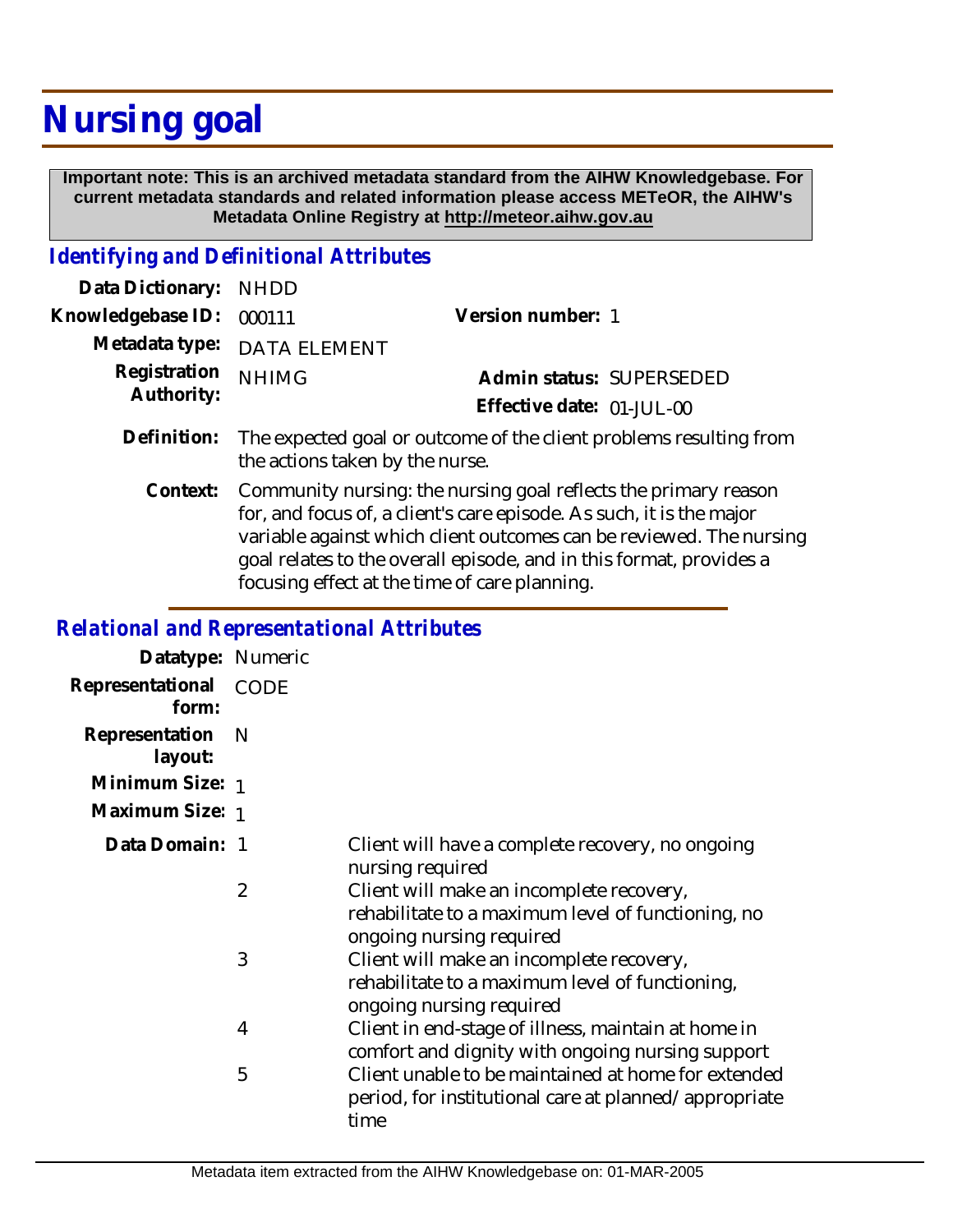- 6 Well client for preventative/maintenance/health promotion program
- 7 For Domiciliary Nursing Care Benefit (DNCB) assessment only

Guide For Use: Unlike the more specific data element Nursing diagnosis, this definition focuses on the broader goal which the client and nurse hope to achieve, and where appropriate, should include a statement of the expected time by which the goal is to be achieved.

> 1 Client will have a complete recovery, no ongoing nursing required

describes those clients whose condition is self-limiting and from which complete recovery is anticipated, or those with established or long-term health problems who are normally independent in their management.

Includes:

- post-surgical or acute medical clients whose care at home is to facilitate convalescence. Such admissions to home care occur as a result of early discharge from hospital, post-surgical complication such as wound infection, or because the client is at risk during the recovery phase and requires surveillance for a limited period; - clients recovering from an acute illness and referred from the general practitioner or other community- based facility; and - clients with disability or established health problem normally independent of health services, and currently recovering from an acute condition or illness as above.

Excludes:

- well clients whose primary contact with the service is for preventative or health maintenance programs and not as a result of established or recent health problems.

2 Client will make an incomplete recovery, rehabilitate to a maximum level of functioning, no ongoing nursing required refers to those clients whose care plan is aimed at returning them to independent functioning at home either through self care or with informal assistance, such that nursing services will be discontinued. The distinguishing characteristic of this group is that complete recovery is not expected but some functional gain may be possible. Further, the condition is not expected to deteriorate rapidly or otherwise cause the client to be at risk without contact or surveillance from the nursing service.

3 Client will make an incomplete recovery, rehabilitate to a maximum level of functioning, ongoing nursing required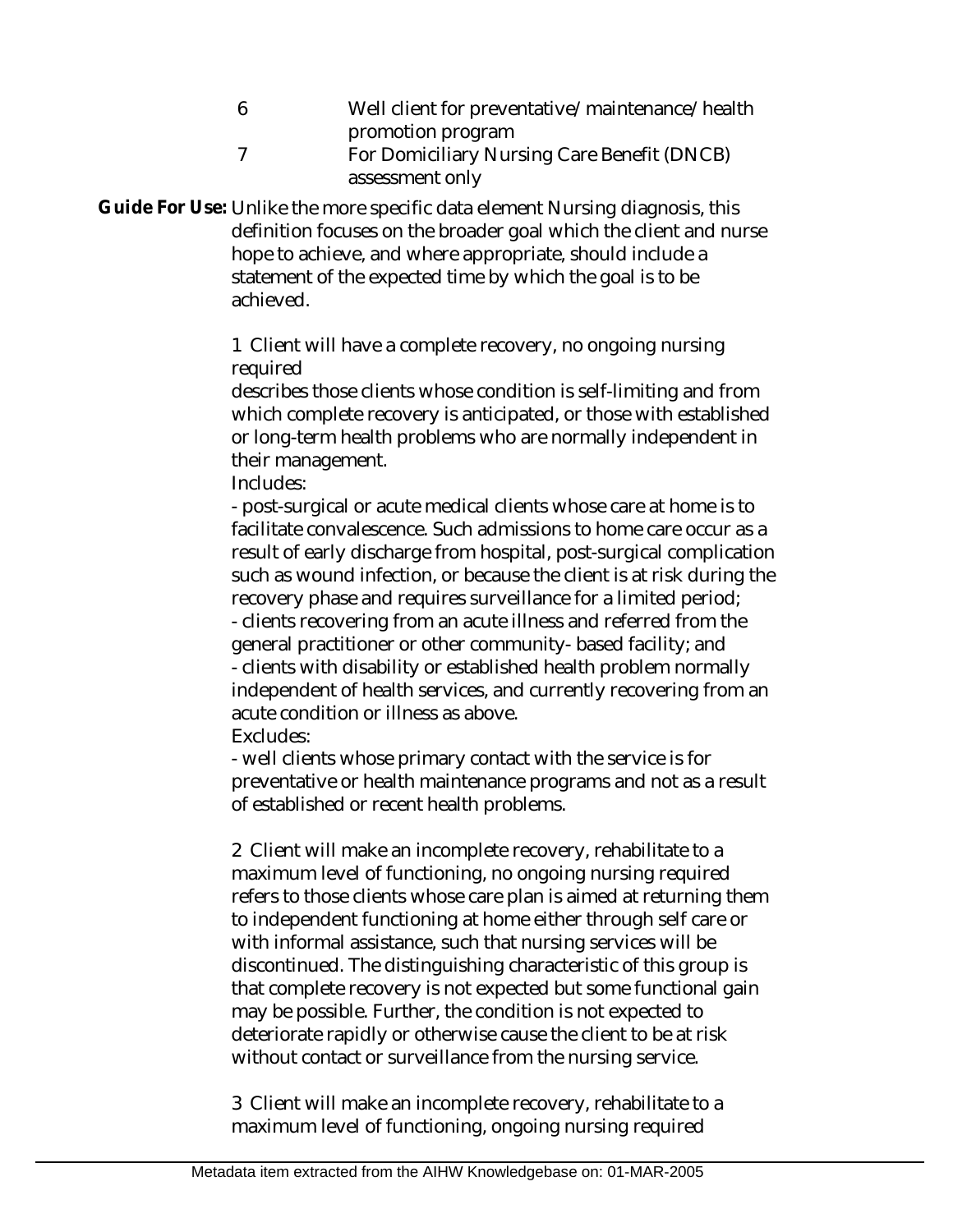are clients whose health problem/condition is not expected to resolve and who will require ongoing maintenance care from the nursing service. Such clients are distinguished from those in goal 4 in that their condition is of an unknown or long-term nature and not expected to cause death in the foreseeable future. They may require therapy for restoration of function initially and intermittently, and may also have intermittent admissions for respite. However, the major part of their care is planned to be at home.

Also included are clients whose condition places them at risk of deteriorating or becoming severely ill such that ongoing nursing surveillance is required to enable them to remain at home.

4 Client in end-stage of illness, maintain at home in comfort and dignity with ongoing nursing support are those clients whose focus of care is palliation of symptoms and facilitation of the choice to die at home.

5 Client unable to be maintained at home for extended period, for institutional care at planned/appropriate time includes clients who have a limited ability to remain at home because of their intensive care requirements and the inability of formal and informal services to meet these needs. Admission to institutional care is therefore a part of the care planning process and the timing dependent upon the capacity and/or wish to remain at home. The distinguishing feature of this group is that the admission is not planned to be an intermittent event to boost the capacity for home care but is expected to be of a more permanent (or indeterminate) nature.

6 Well client for preventative/maintenance/health promotion program

are those clients making contact with the health service primarily as a part of a preventative/maintenance health promotion program. This means they are well and do not require care for established health problems. They include well antenatal clients and persons attending or being seen by the service for screening or health education purposes.

Excluded from this group are persons with established health problems or permanent disability if the contact is related to the condition. For example, persons with diabetes and in a diabetes program would be included in goal 2; however, such persons would be included in goal 6 if the contact with the service is not related to an established health problem but is primarily for preventative/maintenance care as described above.